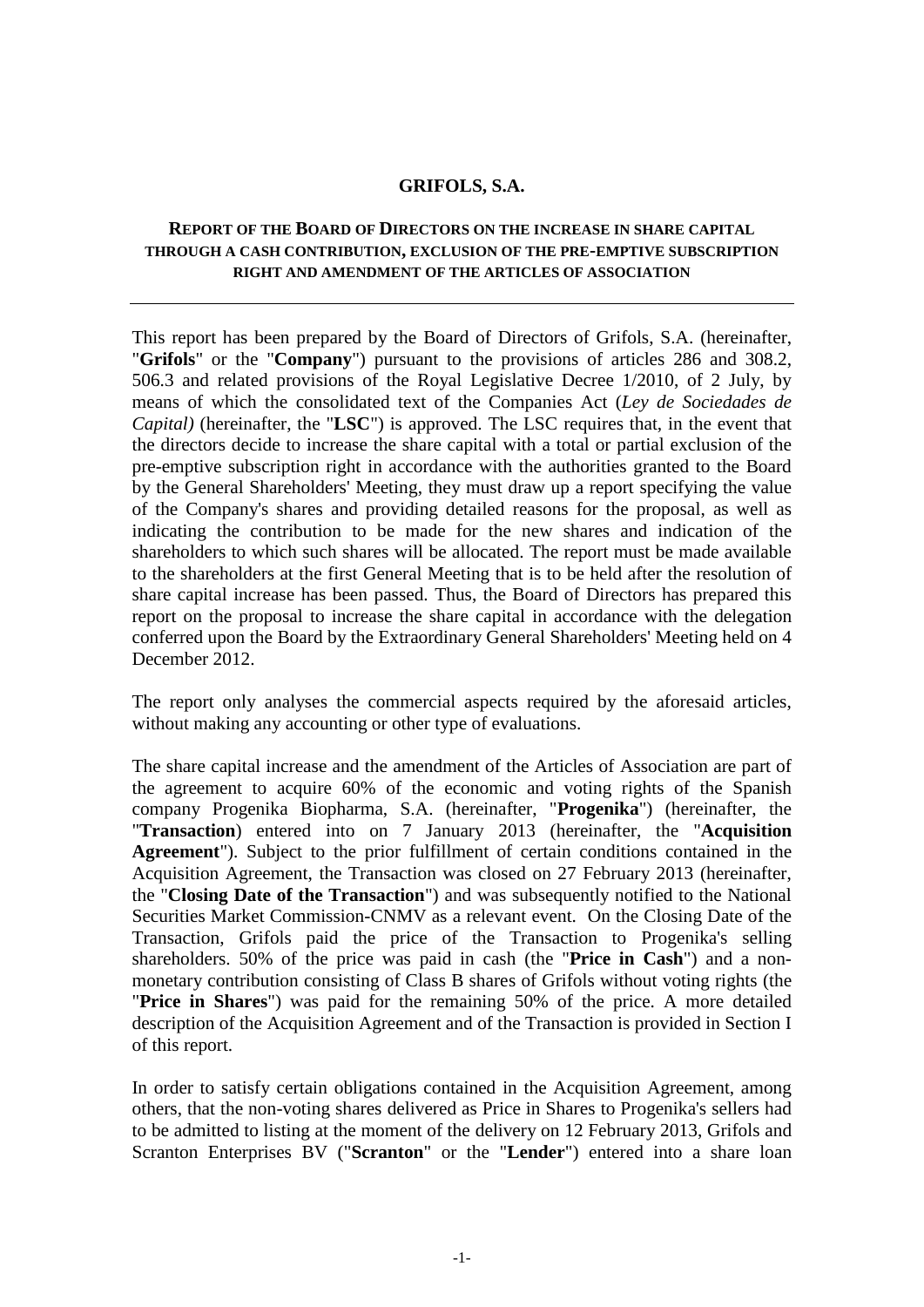agreement according to which 1,300,000 non-voting shares of the Company were lent to Grifols by Scranton (the "**Loan Agreement**") so that Grifols could ensure that it would have a sufficient number of Class B shares to pay the Price in Shares.

The share capital increase mentioned in this report will enable Grifols to issue the number of shares needed to pay the Price in Shares and thus return the Lender the nonvoting shares that were lent pursuant to the provisions of the Loan Agreement.

# **I. DESCRIPTION OF THE ACQUISITION AGREEMENT AND PROPOSAL TO INCREASE THE SHARE CAPITAL**

# **1. General description of the Transaction**

On the Closing Date of the Transaction, Grifols acquired a number of shares, representing 60% of the economic and voting rights of Progenika, for an aggregate purchase price of Euro 37,007,601.75, which were paid as follows:

- (i) Euro 18,503,801.16 were paid by Grifols from cash funds as Price in Cash; and
- (ii) A price in Shares consisting of 884,997 non-voting Class B shares of Grifols, for an amount of Euro 20.91 each, according to the value agreed by the parties and determined in accordance with their average market price within the last ten (10) days prior to the Closing Date of the Transaction.

## **2. Description of Progenika**

Progenika Biopharma S.A. is a Spanish company founded in 2000. From its inception, it has developed pioneering and innovative tools in the field of personalized medicine. Progenika has as its main objective the development, production and commercialization of *in vitro* diagnostic genotyping test, prognosis of diseases and prediction of response to drug treatment. Progenika has also developed its own technology to produce DNA chips for diagnosis, becoming one of the most advanced international corporations in this field.

### **3. Proposal to increase the share capital. Issue and initial subscription of nonvoting shares**

### A. Proposal to increase the share capital

As it has been mentioned above, pursuant to provisions of the Loan Agreement executed on 12 February 2013, 1,300,000 non-voting shares of the Company were lent to Grifols so that Grifols could ensure payment of the Price in Shares to Progenika's shareholders on the Closing Date of the Transaction. After the Transaction was closed, the Price in Shares amounted to 884,997 Class B shares, as this was the number of Class B shares Grifols needed to return the loan to Scranton.

In order to return the loan, Grifols will increase its share capital by issuing and placing in circulation 884,997 new Class B shares without voting rights, of a par value of Euro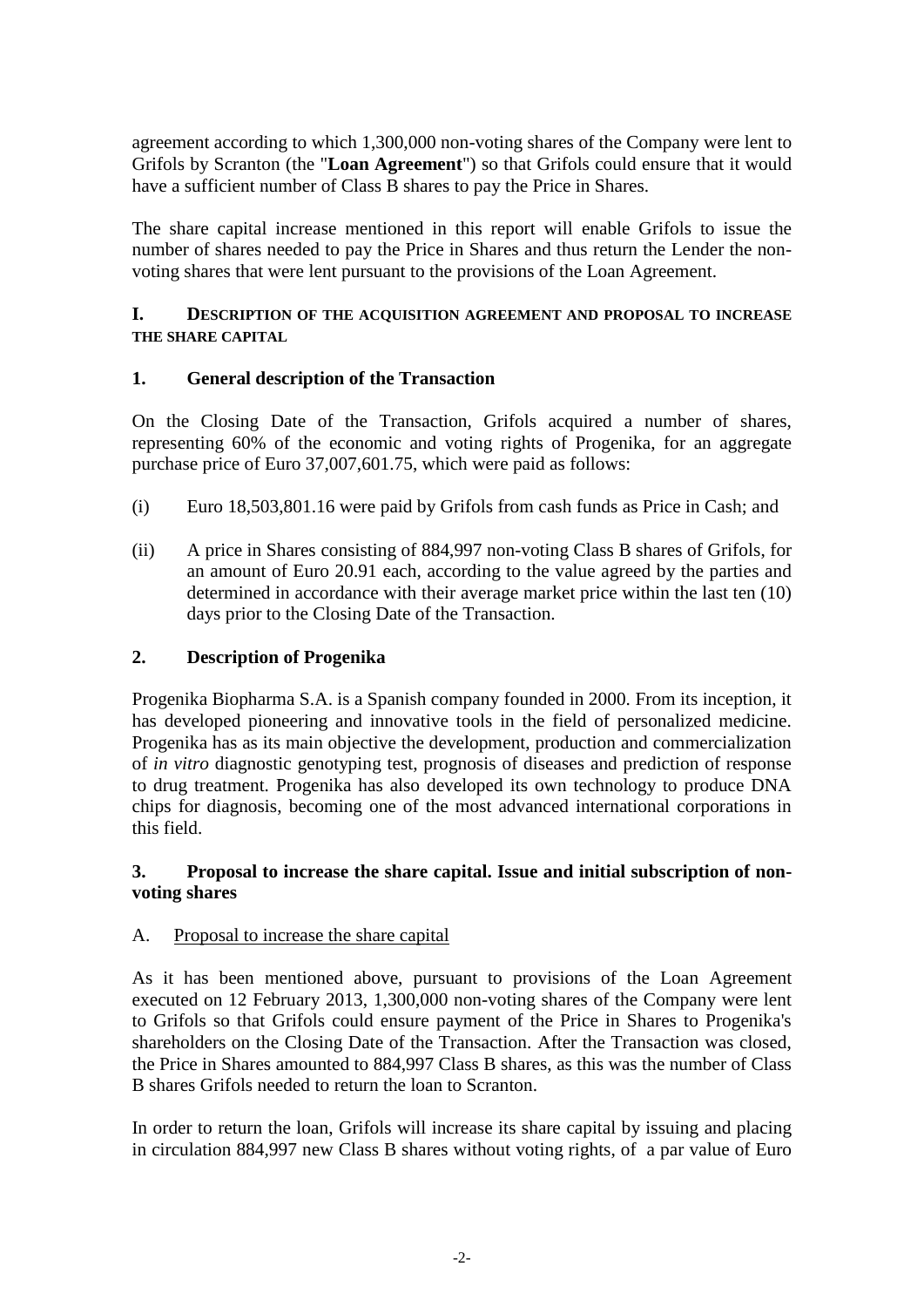0.10 each, with a share premium of Euro 23.02 per share pursuant to the provisions of section B below. Therefore, the total amount of the share capital increase will be Euro 20,461,130.64, of which Euro 88,499.70 will correspond to the par value and Euro 20,372,630.94 to share premium.

A lending institution (hereinafter, the "**Subscription Agent**"), which is foreseen to be Banco Bilbao Vizcaya Argentaria, S.A., will initially subscribe the non-voting Class B shares through a cash contribution. After the share capital increase has been registered in the Commercial Registry of Barcelona, Grifols will repurchase the non-voting shares to the Subscription Agent for the same value as the Subscription Agent had subscribed the share capital increase. The Subscription Agent will subsequently deliver Scranton's non-voting shares on behalf of Grifols so that Grifols can return the loan.

In the event of incomplete subscription, the share capital shall be increased only in the amount of the subscriptions made.

# B. Issue Rate of Grifols' non-voting shares

The issue rate (par value plus share premium) of each non-voting share of Grifols will be Euro 23.12. This amount is within the range of amounts that may be taken as an indication of the fair value of the shares of the Company.

Said issue rate has been determined and corresponds to the greater of the following amounts: (i) the weighted average price of the non-voting shares of Grifols from 16 January to 15 April 2013, both inclusive, which was Euro 20.0894 per share; and (ii) the market price of the shares at closing of the trading session of 15 April 2013 (the trading day immediately preceding the date of issuance of this report), which was Euro 23.12 per share. Accordingly, the issue rate is set at Euro 23.12 per share.

According to the directors, the issue rate corresponds to the fair value of the shares since it is equivalent to the market value of the shares in accordance with the customary practices of listed companies and pursuant to the provision of article 504.2 of the LSC.

In any case, the Board of Directors expressly mentions that such issue rate (par value plus share premium) is higher than the consolidated net book value of Grifols' Class B shares without voting rights, which is of Euro 5.59 per share according to the Company's consolidated financial statements as of 31 December 2012. These consolidated financial statements were audited by the Company's auditor and received an unqualified audit opinion.

At all events, the report issued by the auditor appointed by the Commercial Registry of Barcelona, who shall be different from the Company's auditor, will confirm whether the issue rate is fair or not.

# C. Number and price of the shares to be delivered

As indicated above, Grifols will issue 884,997 Class B shares, of par value of Euro 0.10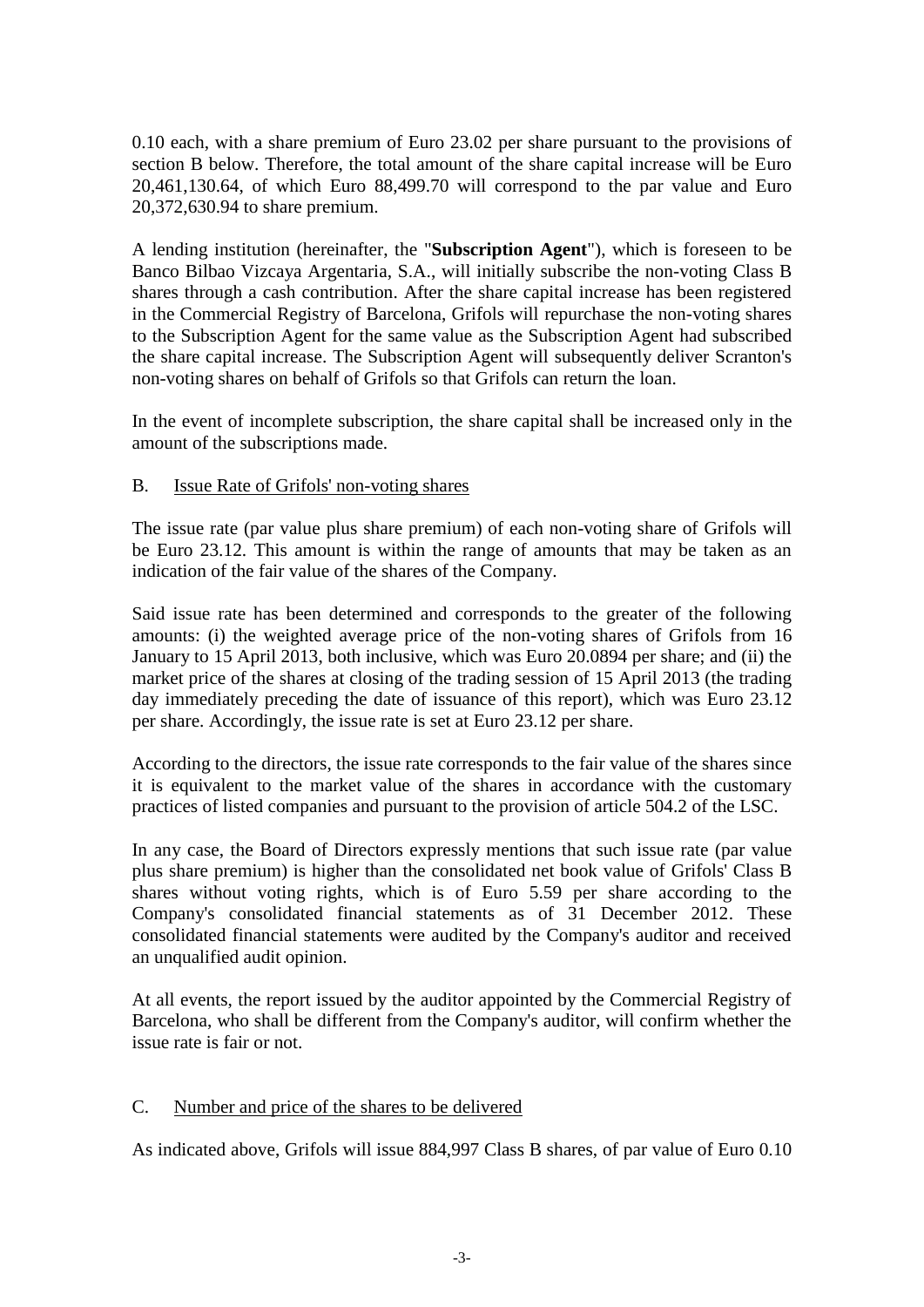and a share premium of Euro 23.02 each, all of them belonging to the same class and series, being Company's shares without voting rights with the pre-emptive rights established in article 6 Bis of the Articles of Association.

The shares are represented by means of book entries and will be governed by the Securities Market Act (*Ley del Mercado de Valores*) and such other provisions as may be applicable. The book-entry registry shall be managed by the Sociedad de Gestión de los Sistemas de Registro, Compensación y Liquidación de Valores, S.A.U. (Iberclear) and its participant entities.

# D. Exclusion of the pre-emptive subscription rights

The Board of Directors has agreed to suppress the pre-emptive subscription rights in connection with the share capital increase so that the Subscription Agent can subscribe the non-voting shares and subsequently return them to Scranton in accordance with the provisions of the Loan Agreement.

In the Board of Director's opinion, the exclusion of the pre-emptive subscription rights is based on the interest the closing of the Transaction and the subsequent acquisition of Progenika by Grifols has for the Company.

# **II. PROPOSAL OF RESOLUTION TO BE SUBMITTED TO THE BOARD OF DIRECTORS**

On the basis of the above considerations and for the foregoing purposes, the full text of the proposal of resolution to be submitted to the Board of Direct is the following:

# *1. Amount of the increase in share capital*

*In the exercise of the authorities delegated to the administration body by the Extraordinary General Shareholders' Meeting held on 4 December 2012, it is resolved to increase the Company's share capital in the nominal amount of Euro 88,499.70 by issuing and placing in circulation 884,997 Class B shares without voting rights, of a par value of Euro 0.10 each, all of them belonging to the same class and series as those currently in circulation and represented by means of book-entries. Likewise, the total share premium is set at Euro 20,372,630.94 (Euro 23.02 per share).*

*This increase of share capital shall be paid by means of a cash contribution.* 

# *2. Issue Rate*

*The new shares are issued at a par value of Euro 0.10 each plus a share premium of Euro per share.*

*The issue rate (par value plus share premium) of the new Class B shares without voting rights corresponds to the fair value of the shares, which has been determined and corresponds to the greater of the following amounts: (i) the weighted average price of the shares from 16 January to 15 April 2013, both*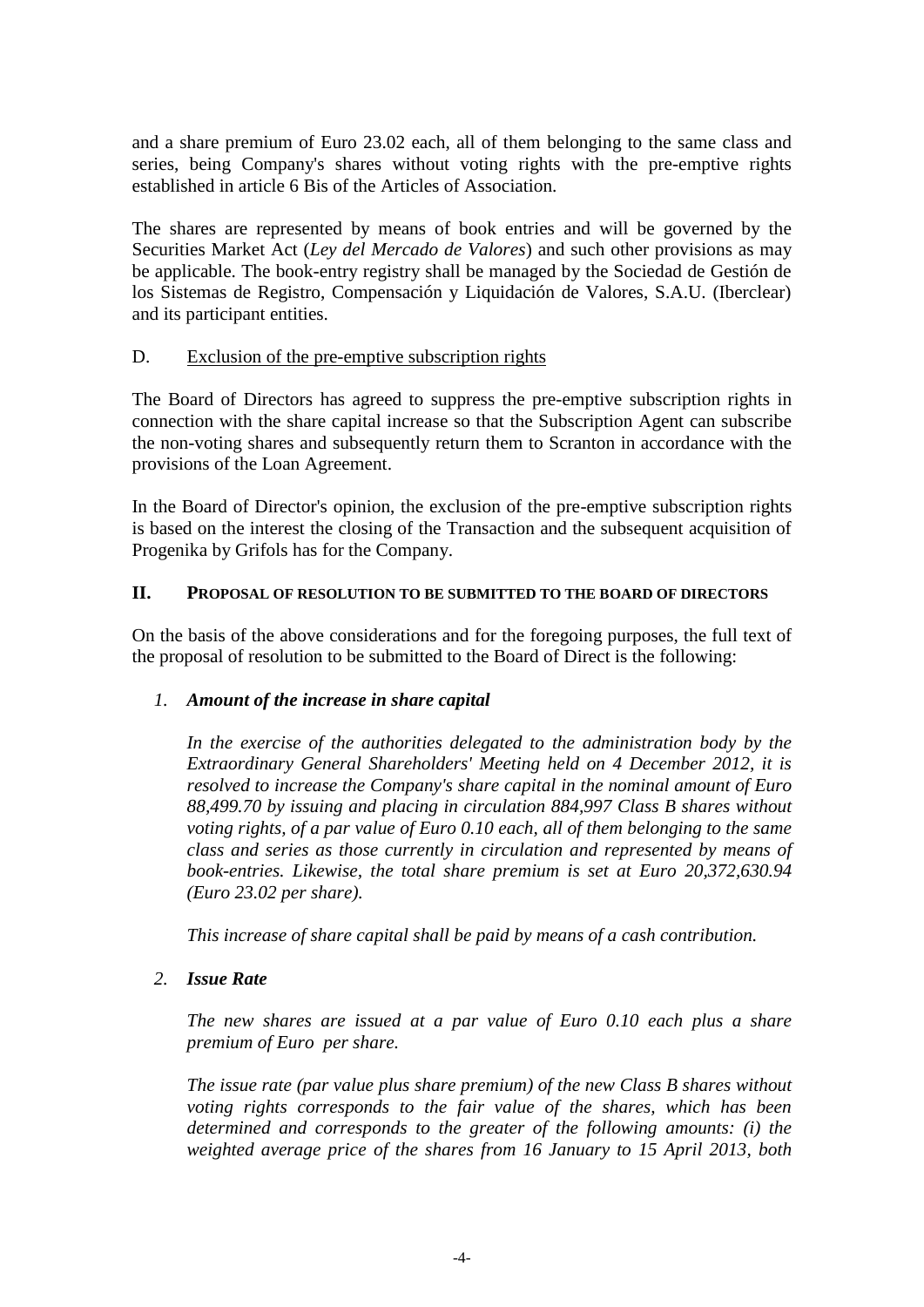*inclusive, which was Euro 20.0894 per share; and (ii) the market price of the shares at closing of the trading session of 15 April 2013 (the trading day immediately preceding the date of issuance of the report regarding this share capital increase issued by the directors), which was of Euro 23.12 per share. Accordingly, the issue rate is set at Euro 23.12 per share.*

*In any case, the Board of Directors expressly mentions that such issue rate (par value plus share premium) is higher than the consolidated net book value of Grifols' Class B shares without voting rights, which is of Euro 5.59 per share according to the Company's consolidated financial statements as of 31 December 2012. These consolidated financial statements were audited by the Company's auditor and received an unqualified audit opinion.*

*Before passing this resolution, the Board of Directors of the Company was provided with the report drawn up by an auditor designated for such purpose by the Commercial Registry, who is different than Grifols' auditor. The report indicated (i) the fair value of the Company's shares, (ii) the net book value of the pre-emptive subscription rights, which exercise is proposed to be excluded, and (iii) the reasonableness of the data contained in the report prepared by the Board of Directors in connection with the share capital increase.* 

#### *3. Receiver of the shares*

*The shares shall be subscribed and paid by the lending institution Banco Bilbao Vizcaya Argentaria, S.A. The par value and the share premium shall be paid in cash and in one payment only at the moment of the subscription.*

#### *4. Exclusion of the pre-emptive subscription rights*

*According to the authority conferred upon the Board of Directors by the Extraordinary General Shareholders' Meeting held on 4 December 2012, it is resolved to exclude the pre-emptive subscription right in connection with the issue of shares agreed as the interest of the Company so requires.*

### *5. Incomplete subscription*

*Pursuant to the provisions of article 311 of the LSC, in the event that the new Class B shares without voting rights, of a value of Euro 0.10 each, cannot be subscribed or fully paid; the capital increase will be increased only in the amount of the subscriptions made.*

### *6. Rights of the new shares*

*The newly issued shares shall be Class B shares without voting rights, the same as those currently in circulation, and shall be represented by means of bookentries. The new shares will confer their holders the rights established in Article 6 Bis of the Articles of Association.*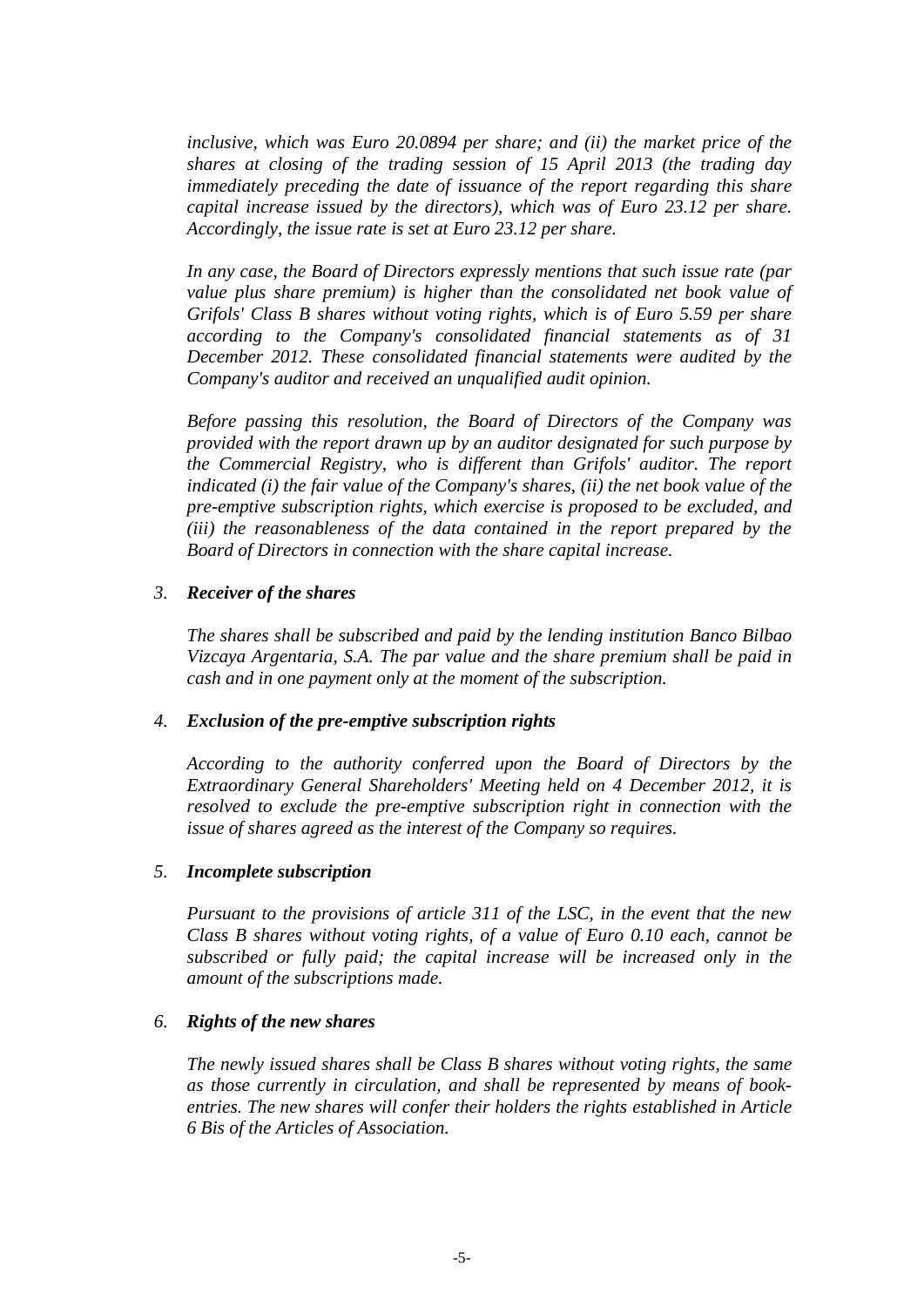### *7. Admission to listing of the new shares*

*It is resolved to apply for the listing of the new shares on the Madrid, Barcelona, Bilbao and Valencia Stock Exchanges as well as on the Spanish Automated Quotation System (Sistema de Interconexión Bursátil Español-SIBE) (Continous Market) and via ADSs (American Depositary Shares), on the National Association of Securities Dealers Automated Quotation (NASDAQ). Likewise, it is agreed to apply for the inclusion of the new shares on the accounting records of the company Sociedad de Gestión de los Sistemas de Registry, Compensación y Liquidación de Valores, S.A.U. (Iberclear).*

#### *8. Information made available to shareholders*

*The report approved at this meeting, as well as the report drawn up by an auditor designated by the Commercial Registry who is different than the Company's auditor, will be made available to the shareholders at the first General Shareholders' Meeting that will be held in accordance with the provisions of article 506 of the LSC.*

#### *9. Amendment of the Articles of Association*

*As a result of the share capital increase, it is resolved to amend article 6 of the Company's Articles of Association corresponding to the share capital, which will be drawn up to reflect the subscription and payment of the shares.*

### *10. Delegation of powers*

*It is resolved to delegate powers to the President of the Board of Directors, Mr. Víctor Grifols Roura, the director Mr. Tomás Dagá Gelabert and the Secretary and Vice-Secretary Non-board Members so that any of them, acting jointly and severally, may establish the conditions for the share capital increase, where not provided in the resolution and, specifically, perform, among others, any of the following actions:* 

- *(i) To set the date on which the share capital increase will take place as well as any other circumstances that would have not been determined by the Board of Directors.*
- *(ii) To declare the complete or incomplete subscription of the share capital increase.*
- *(iii) To redraft article 6 of the Articles of Association so that they reflect the subscription and payment of the shares.*
- (iv) *To apply for the listing of the shares on the Madrid, Barcelona, Bilbao and Valencia Stock Exchanges as well as on the Spanish Automated Quotation System (Sistema de Interconexión Bursátil Español-SIBE) (Continous Market) and via ADSs (American Depository Shares) and on*